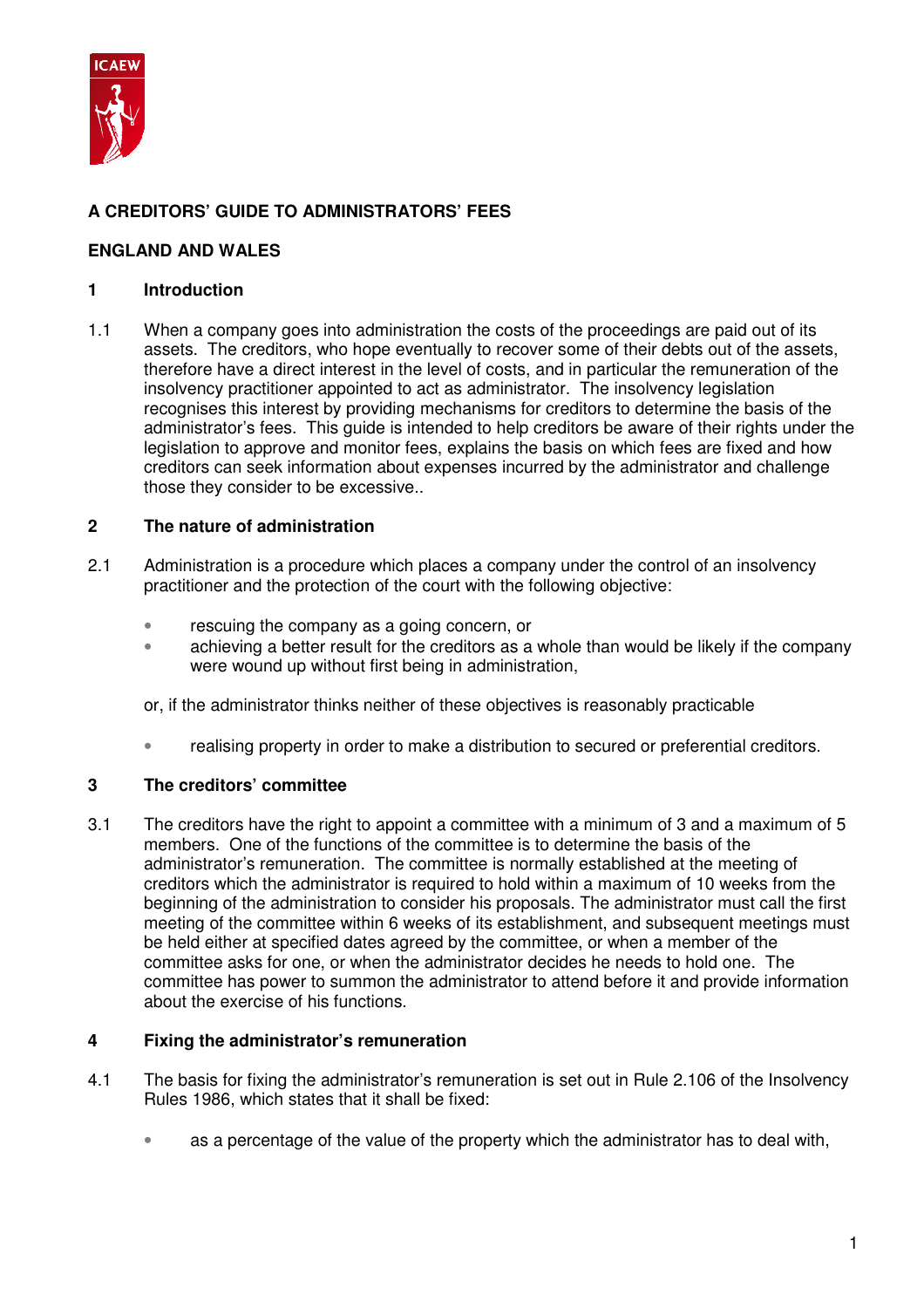- by reference to the time properly given by the administrator and his staff in attending to matters arising in the administration, or
- as a set amount.

Any combination of these bases may be used to fix the remuneration, and different bases may be used for different things done by the administrator. Where the remuneration is fixed as a percentage, different percentages may be used for different things done by the administrator.

 It is for the creditors' committee (if there is one) to determine on which of these bases, or combination of bases, the remuneration is to be fixed. Where it is fixed as a percentage, it is for the committee to determine the percentage or percentages to be applied, and where it is a set amount, to determine that amount. Rule 2.106 says that in arriving at its decision the committee shall have regard to the following matters:

- the complexity (or otherwise) of the case;
- any responsibility of an exceptional kind or degree which falls on the administrator;
- the effectiveness with which the administrator appears to be carrying out, or to have carried out, his duties;
- the value and nature of the property which the administrator has to deal with.
- 4.2 If there is no creditors' committee, or the committee does not make the requisite determination (and provided the circumstances described in paragraph 4.3 do not apply), the administrator's remuneration may be fixed by a resolution of a meeting of creditors having regard to the same matters as apply in the case of the committee. If the remuneration is not fixed in any of these ways, it will be fixed by the court on application by the administrator, but the administrator may not make such an application unless he has first tried to get his remuneration fixed by the committee or creditors as described above, and in any case not later than 18 months after his appointment.
- 4.3 There are special rules about creditors' resolutions in cases where the administrator has stated in his proposals that the company has insufficient property to enable a distribution to be made to unsecured creditors except out of the reserved fund which may have to be set aside out of floating charge assets.

In this case, if there is no creditors' committee, or the committee does not make the requisite determination, the remuneration may be fixed by the approval of –

- each secured creditor of the company; or
- if the administrator has made or intends to make a distribution to preferential creditors
	- each secured creditor of the company; and
	- preferential creditors whose debts amount to more than 50% of the preferential debts of the company, disregarding debts of any creditor who does not respond to an invitation to give or withhold approval,

having regard to the same matters as the committee would.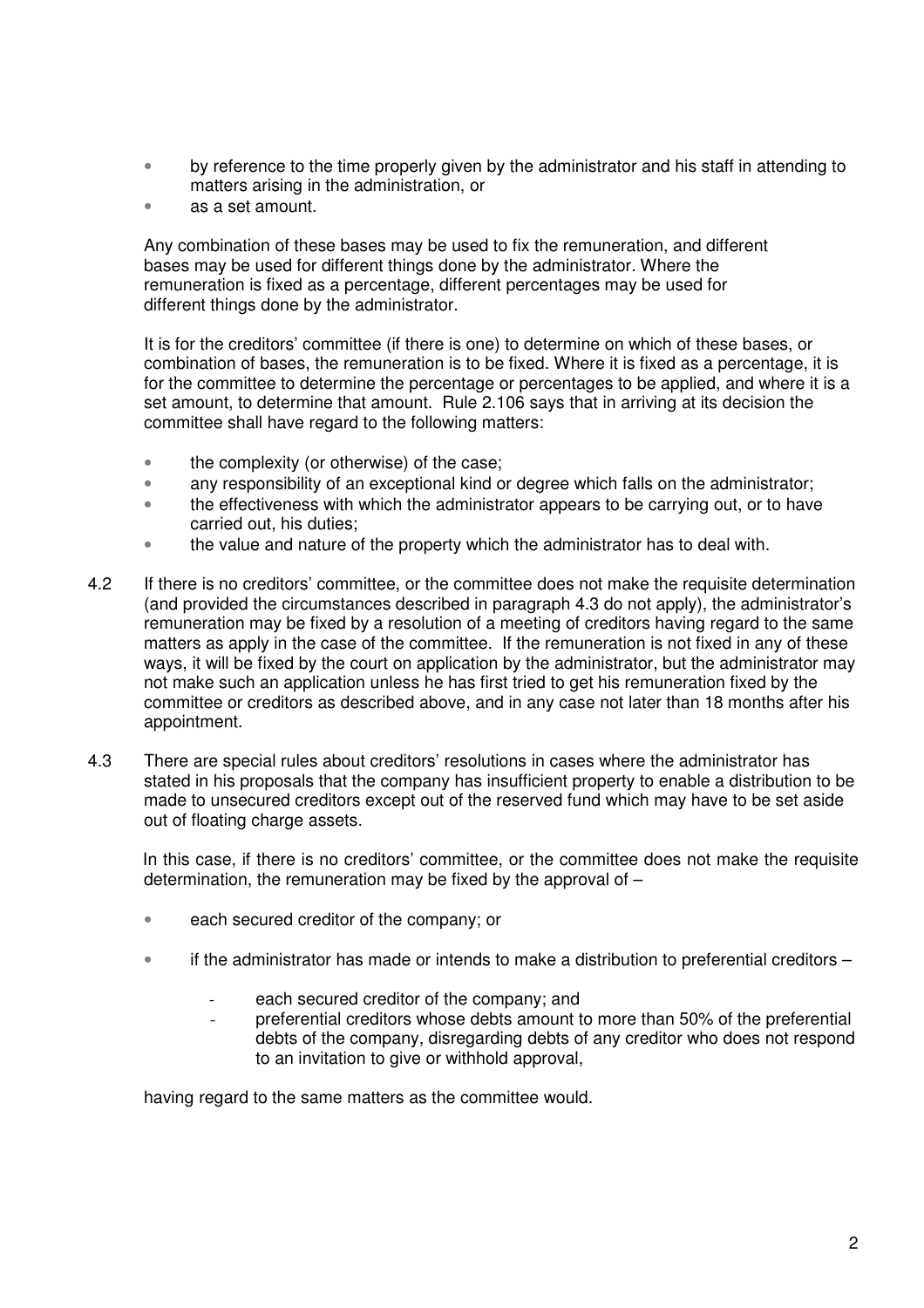Note that there is no requirement to hold a creditors' meeting in such cases unless a meeting is requisitioned by creditors whose debts amount to at least 10 per cent of the total debts of the company.

4.4 A resolution of creditors may be obtained by correspondence.

### **5. Review of remuneration**

5.1 Where there has been a material and substantial change in circumstances since the basis of the administrator's remuneration was fixed, the administrator may request that it be changed. The request must be made to the same body as initially approved the remuneration, and the same rules apply as to the original approval.

## **6. Approval of pre-administration costs**

- 6.1 Sometimes the administrator may need to seek approval for the payment of costs in connection with preparatory work incurred before the company went into administration but which remain unpaid. Such costs may relate to work done either by the administrator or by another insolvency practitioner. Details of such costs must be included in the administrator's proposals.
- 6.2 Where there is a creditors' committee, it is for the committee to determine whether, and to what extent, such costs should be approved for payment. If there is no committee or the committee does not make the necessary determination, or if it does but the administrator, or other insolvency practitioner who has incurred pre-administration costs, considers the amount agreed to be insufficient, approval may be given by a meeting of creditors. Where the circumstances described in paragraph 4.3 apply, the determination may be made by the same creditors as approve the administrator's remuneration.
- 6.3 The administrator must convene a meting of the committee or the creditors for the purposes of approving the payment of pre-administration costs if requested to do so by another insolvency practitioner who has incurred such costs. If there is no determination under these provisions, or if there is but the administrator or other insolvency practitioner considers the amount agreed to be insufficient, the administrator may apply to the court for a determination.

## **7 What information should be provided by the administrator?**

#### **7.1 When seeking remuneration approval**

- 7.1.1 When seeking agreement to his fees the administrator should provide sufficient supporting information to enable the committee or the creditors to form a judgement as to whether the proposed fee is reasonable having regard to all the circumstances of the case. The nature and extent of the supporting information which should be provided will depend on:
	- the nature of the approval being sought;
	- the stage during the administration of the case at which it is being sought; and
	- the size and complexity of the case.
- 7.1.2 Where, at any creditors' or committee meeting, the administrator seeks agreement to the terms on which he is to be remunerated, he should provide the meeting with details of the charge-out rates of all grades of staff, including principals, which are likely to be involved on the case.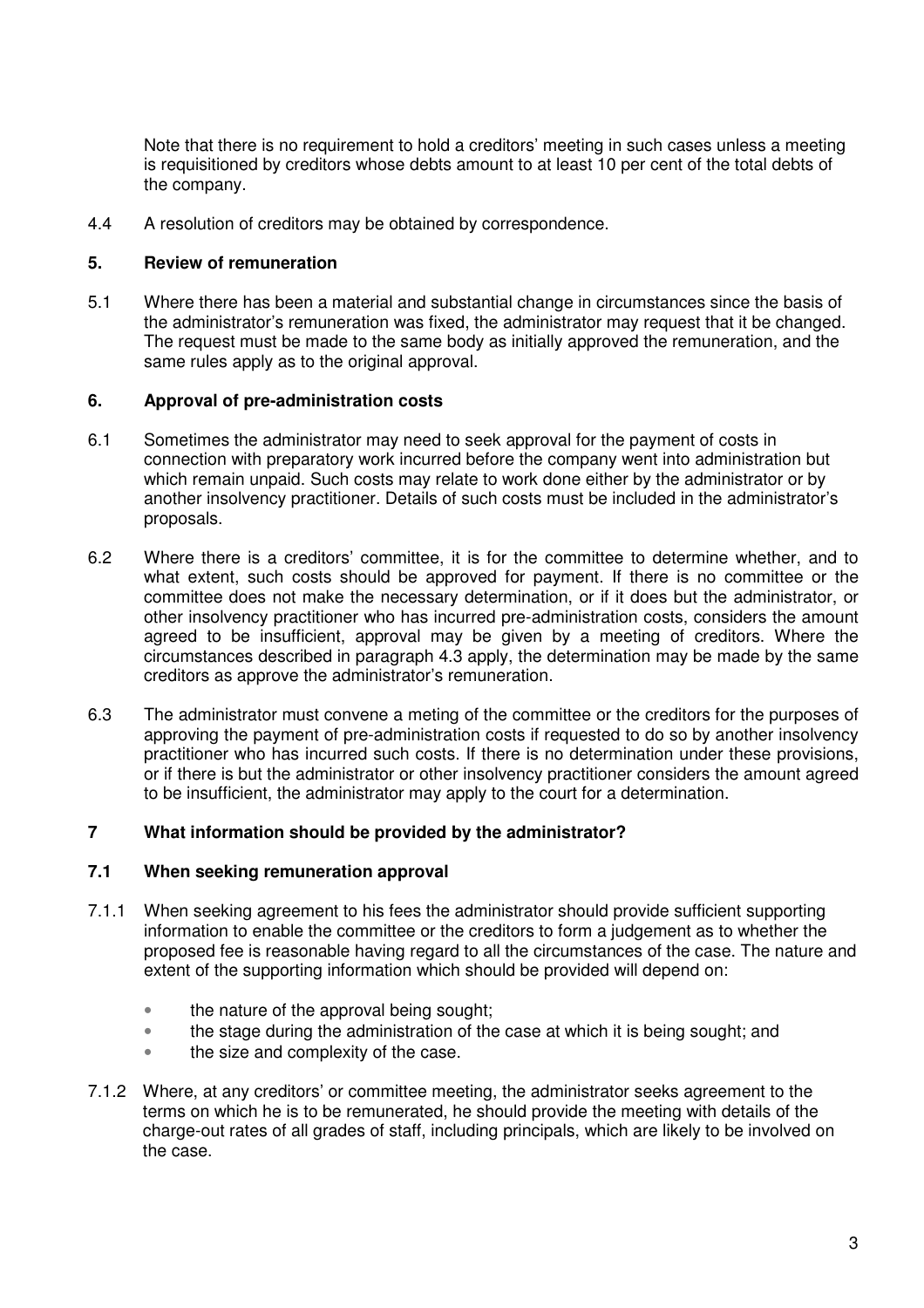- 7.1.3 Where the administrator seeks agreement to his fees during the course of the administration, he should always provide an up to date receipts and payments account. Where the proposed fee is based on time costs the administrator should disclose to the committee or the creditors the time spent and the charge-out value in the particular case, together with, where appropriate, such additional information as may reasonably be required having regard to the size and complexity of the case. The additional information should comprise a sufficient explanation of what the administrator has achieved and how it was achieved to enable the value of the exercise to be assessed (whilst recognising that the administrator must fulfil certain statutory obligations that might be seen to bring no added value for creditors) and to establish that the time has been properly spent on the case. That assessment will need to be made having regard to the time spent and the rates at which that time was charged, bearing in mind the factors set out in paragraph 4.1 above. To enable this assessment to be carried out it may be necessary for the administrator to provide an analysis of the time spent on the case by type of activity and grade of staff. The degree of detail will depend on the circumstances of the case, but it will be helpful to be aware of the professional guidance which has been given to insolvency practitioners on this subject. The guidance suggests the following areas of activity as a basis for the analysis of time spent:
	- Administration and planning
	- Investigations
	- Realisation of assets
	- Trading
	- Creditors
	- Any other case-specific matters

The following categories are suggested as a basis for analysis by grade of staff:

- Partner
- Manager
- Other senior professionals
- Assistants and support staff

The explanation of what has been done can be expected to include an outline of the nature of the assignment and the administrator's own initial assessment, including the anticipated return to creditors. To the extent applicable it should also explain:

- Any significant aspects of the case, particularly those that affect the amount of time spent.
- The reasons for subsequent changes in strategy.
- Any comments on any figures in the summary of time spent accompanying the request the administrator wishes to make.
- The steps taken to establish the views of creditors, particularly in relation to agreeing the strategy for the assignment, budgeting, time recording, fee drawing or fee agreement.
- Any existing agreement about fees.
- Details of how other professionals, including subcontractors, were chosen, how they were contracted to be paid, and what steps have been taken to review their fees.

It should be borne in mind that the degree of analysis and form of presentation should be proportionate to the size and complexity of the case. In smaller cases not all categories of activity will always be relevant, whilst further analysis may be necessary in larger cases.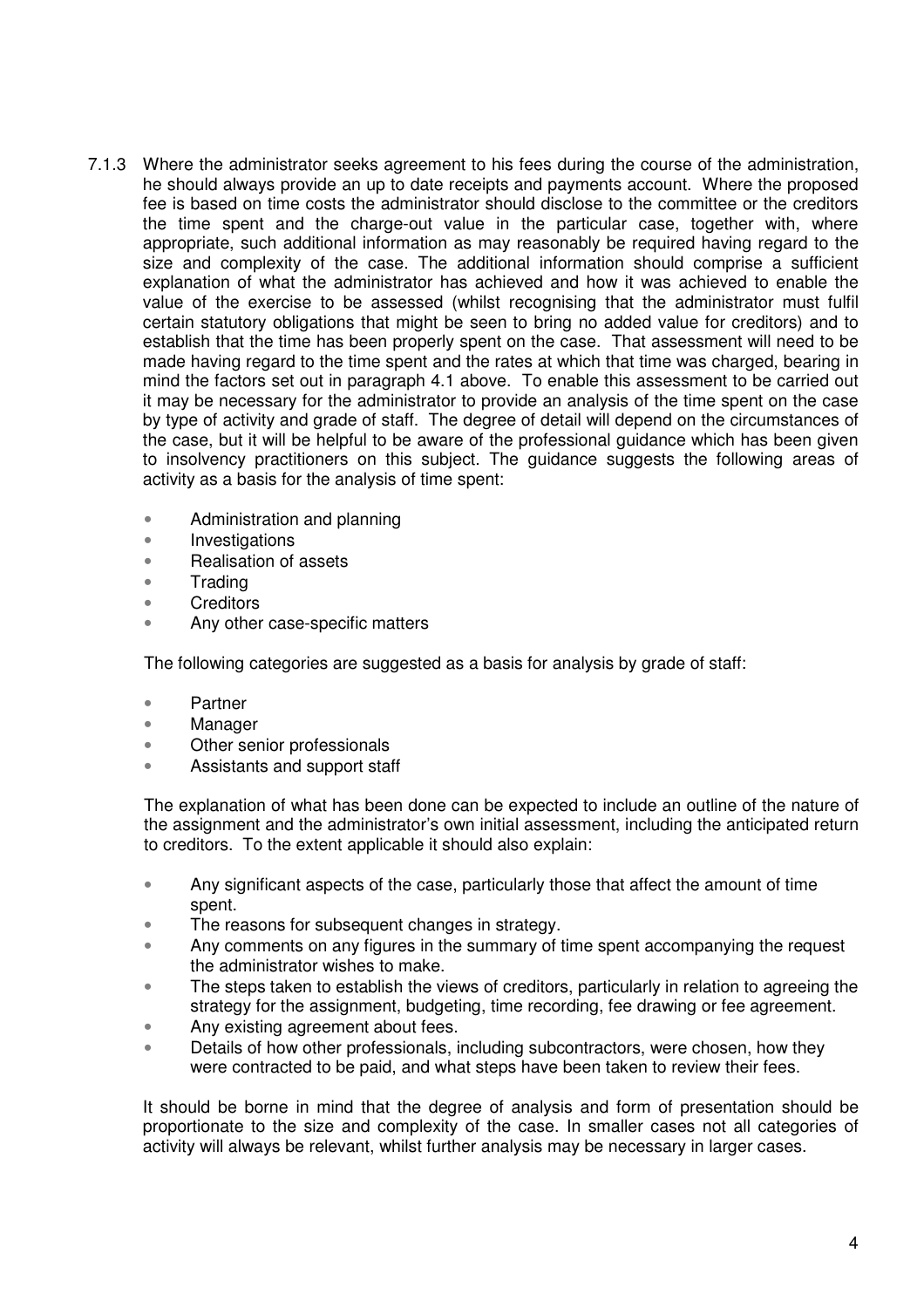7.1.4 Where the fee is charged on a percentage basis the administrator should provide details of any work which has been or is intended to be sub-contracted out which would normally be undertaken directly by an administrator or his staff.

## **7.2 After remuneration approval**

Where a resolution fixing the basis of fees is passed at any creditors' meeting held before he has substantially completed his functions, the administrator should notify the creditors of the details of the resolution in his next report or circular to them. In all subsequent reports to creditors the administrator should specify the amount of remuneration he has drawn in accordance with the resolution (see further paragraph 8.1 below). Where the fee is based on time costs he should also provide details of the time spent and charge-out value to date and any material changes in the rates charged for the various grades since the resolution was first passed. He should also provide such additional information as may be required in accordance with the principles set out in paragraph 7.1.3. Where the fee is charged on a percentage basis the administrator should provide the details set out in paragraph 7.1.4 above regarding work which has been sub-contracted out.

## **7.3 Disbursements and other expenses**

There is no statutory requirement for the committee or the creditors to approve the drawing of expenses or disbursements, but there is provision for the creditors to challenge them, as described below. Professional guidance issued to insolvency practitioners requires that, where the administrator proposes to recover costs which, whilst being in the nature of expenses or disbursements, may include an element of shared or allocated costs (such as room hire, document storage or communication facilities provided by the administrator's own firm), they must be disclosed and be authorised by those responsible for approving his remuneration. Such expenses must be directly incurred on the case and subject to a reasonable method of calculation and allocation.

## **8 Progress reports and requests for further information**

- 8.1 The administrator is required to send a progress report to creditors at 6-monthly intervals. The report must include:
	- details of the basis fixed for the remuneration of the administrator (or if not fixed at the date of the report, the steps taken during the period of the report to fix it);
	- if the basis has been fixed, the remuneration charged during the period of the report, irrespective of whether it was actually paid during that period (except where it is fixed as a set amount, in which case it may be shown as that amount without any apportionment for the period of the report);
	- if the report is the first to be made after the basis has been fixed, the remuneration charged during the periods covered by the previous reports, together with a description of the work done during those periods, irrespective of whether payment was actually made during the period of the report;
	- a statement of the expenses incurred by the administrator during the period of the report, irrespective of whether payment was actually made during that period;
	- the date of approval of any pre-administration costs and the amount approved;
	- a statement of the creditors' rights to request further information, as explained in paragraph 8.2, and their right to challenge the administrator's remuneration and expenses.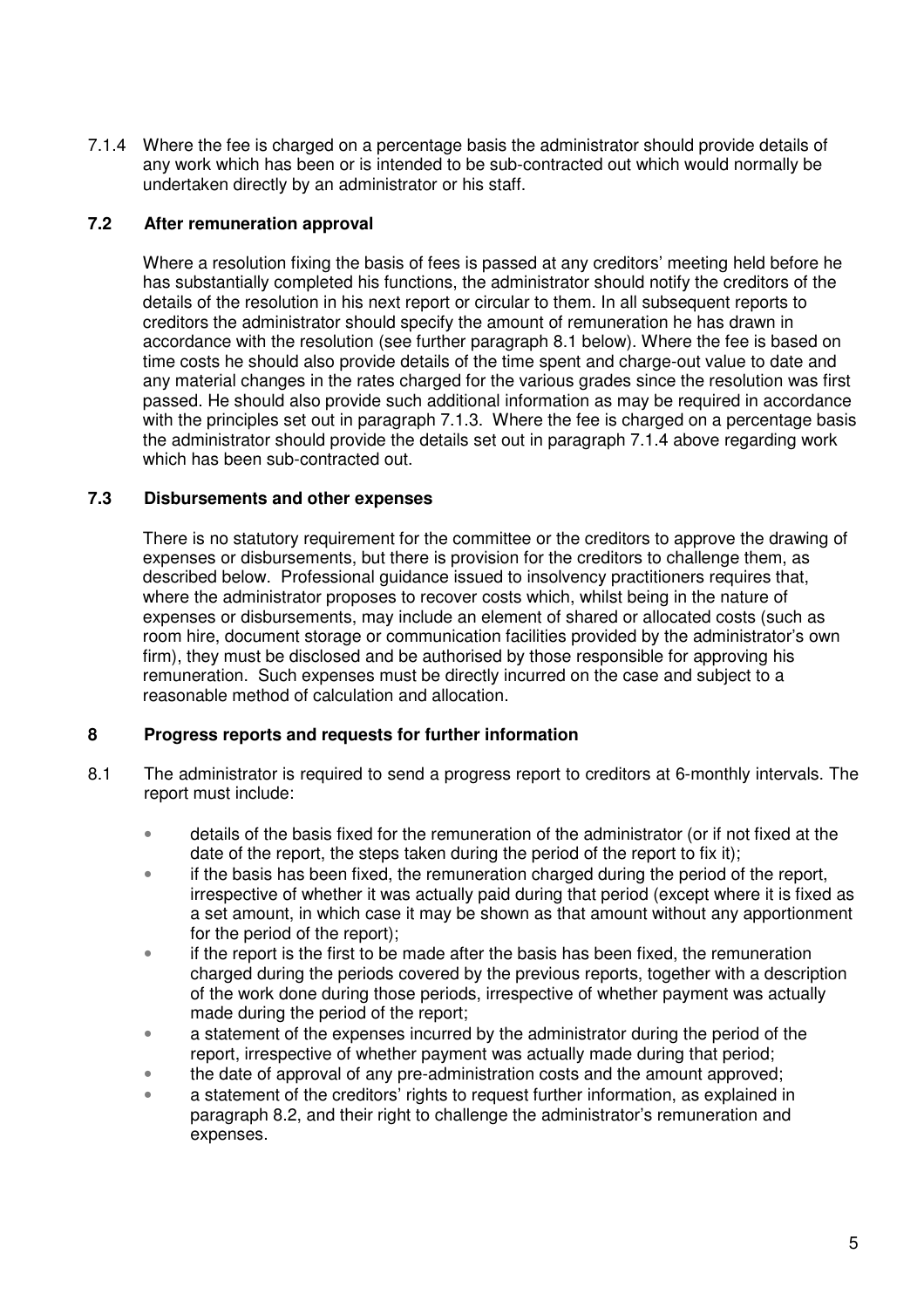- 8.2 Within 21 days of receipt of a progress report a creditor may request the administrator to provide further information about the remuneration and expenses (other than preadministration costs) set out in the report. A request must be in writing, and may be made either by a secured creditor, or by an unsecured creditor with the concurrence of at least 5% in value of unsecured creditors (including himself) or the permission of the court.
- 8.3 The administrator must provide the requested information within 14 days, unless he considers that:
	- the time and cost involved in preparing the information would be excessive, or
	- disclosure would be prejudicial to the conduct of the administration or might be expected to lead to violence against any person, or
	- the administrator is subject to an obligation of confidentiality in relation to the information requested,

in which case he must give the reasons for not providing the information.

Any creditor may apply to the court within 21 days of the administrator's refusal to provide the requested information, or the expiry of the 14 days time limit for the provision of the information.

#### **9. Provision of information – additional requirements**

The administrator must provide certain information about time spent on a case, free of charge, upon request by any creditor, director or shareholder of the company.

The information which must be provided is  $-$ 

- the total number of hours spent on the case by the administrator or staff assigned to the case;
- for each grade of staff, the average hourly rate at which they are charged out;
- the number of hours spent by each grade of staff in the relevant period.

The period for which the information must be provided is the period from appointment to the end of the most recent period of six months reckoned from the date of the administrator's appointment, or where he has vacated office, the date that he vacated office.

The information must be provided within 28 days of receipt of the request by the administrator, and requests must be made within two years from vacation of office.

## **10 What if a creditor is dissatisfied?**

- 101 If a creditor believes that the administrator's remuneration is too high, the basis is inappropriate, or the expenses incurred by the administrator are in all the circumstances excessive he may, provided certain conditions are met, apply to the court.
- 10.2 Application may be made to the court by any secured creditor, or by any unsecured creditor provided at least 10 per cent in value of unsecured creditors (including himself) agree, or he has the permission of the court. Any such application must be made within 8 weeks of the applicant receiving the administrator's progress report in which the charging of the remuneration or incurring of the expenses in question is first reported (see paragraph 8.1 above). If the court does not dismiss the application (which it may if it considers